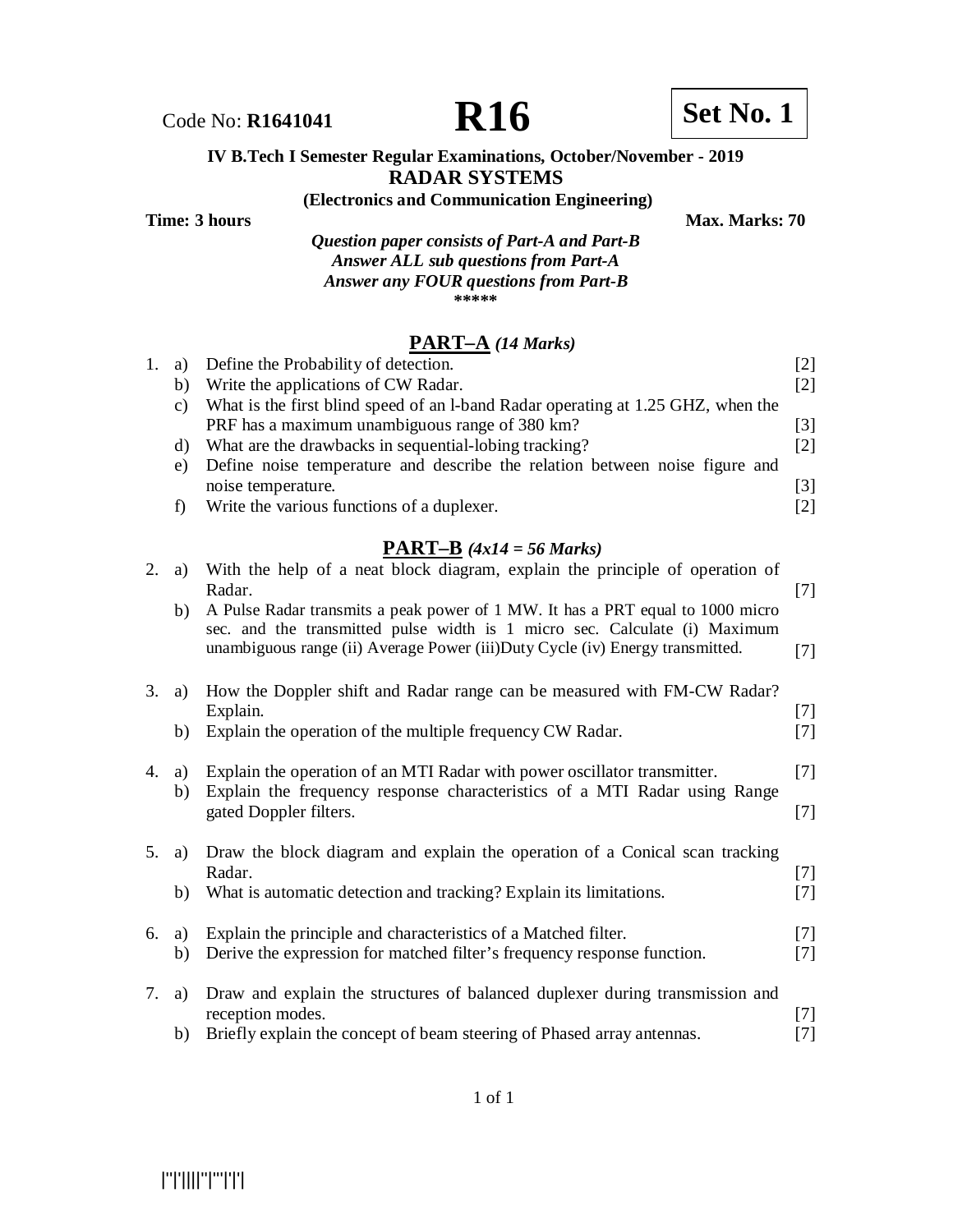

Code No: **R1641041 R16 R16 Set No. 2** 

#### **IV B.Tech I Semester Regular Examinations, October/November - 2019 RADAR SYSTEMS**

#### **(Electronics and Communication Engineering)**

**Time: 3 hours** Max. Marks: 70

*Question paper consists of Part-A and Part-B Answer ALL sub questions from Part-A Answer any FOUR questions from Part-B* **\*\*\*\*\***

#### **PART–A** *(14 Marks)*

|                 | 1. a) Describe the functions performed by the Radar. | 131               |
|-----------------|------------------------------------------------------|-------------------|
|                 | b) Define the Doppler effect.                        | $\lceil 2 \rceil$ |
| $\mathcal{C}$ ) | What are the limitations of MTI Radar?               | $\lceil 2 \rceil$ |
|                 | Define the elevation angle with respect to Radar.    | 121               |
| e)              | Define the efficiency of a Matched filter.           | 2                 |
|                 | Write advantages of phased array antennas.           | 131               |

### **PART–B** *(4x14 = 56 Marks)*

| 2.             | a)<br>b) | What are the various Radar system losses? Explain in detail.<br>A monostatic radar uses the same circular aperture antenna for transmission and<br>reception at 8 GHz; its diameter is 2.6 m, aperture efficiency of 60%; and<br>radiation loss of 1.04; the transmit path loss is 1.4. The radar is to produce a<br>minimum detectable signal of $4x10^{-14}$ w, when the targets radar cross section is<br>1 m <sup>2</sup> at a maximum range of 92 km. If the channel has a one way loss of 1.6,<br>what transmitter peak power is required if the antenna points directly to the<br>target? | $[7]$<br>$[7]$ |
|----------------|----------|--------------------------------------------------------------------------------------------------------------------------------------------------------------------------------------------------------------------------------------------------------------------------------------------------------------------------------------------------------------------------------------------------------------------------------------------------------------------------------------------------------------------------------------------------------------------------------------------------|----------------|
| 3.             | a)<br>b) | Explain the principle of operation of Frequency Modulated Continuous Wave<br>Radar with a neat block diagram.<br>Calculate the Doppler frequency seen by a Stationary Continuous Wave Radar<br>with a transmit frequency of 5 GHz when the target radial velocity is 100 km/h.                                                                                                                                                                                                                                                                                                                   | $[7]$<br>$[7]$ |
| 4.             | a)<br>b) | What is the importance of staggered pulse repetition frequencies in the design of<br>an MTI Radar? Explain.<br>Explain the function of a single delay line canceller and derive an expression for<br>the frequency response function.                                                                                                                                                                                                                                                                                                                                                            | $[7]$<br>$[7]$ |
| 5 <sub>1</sub> | a)<br>b) | Explain amplitude comparison Monopulse tracking radar with the help of a neat<br>block diagram.<br>Write a brief note on acquisition and scanning patterns.                                                                                                                                                                                                                                                                                                                                                                                                                                      | $[7]$<br>$[7]$ |
| 6.             | a)<br>b) | Derive the expression for the frequency response of a Matched filter receiver<br>with non white noise input.<br>Derive an expression for the effective Noise figure of two cascaded networks.                                                                                                                                                                                                                                                                                                                                                                                                    | $[7]$<br>$[7]$ |
| 7.             | a)<br>b) | Explain the functioning and characteristics of PPI display and A-Scope display.<br>What are Radomes? Explain its characteristics.                                                                                                                                                                                                                                                                                                                                                                                                                                                                | [7]<br>$[7]$   |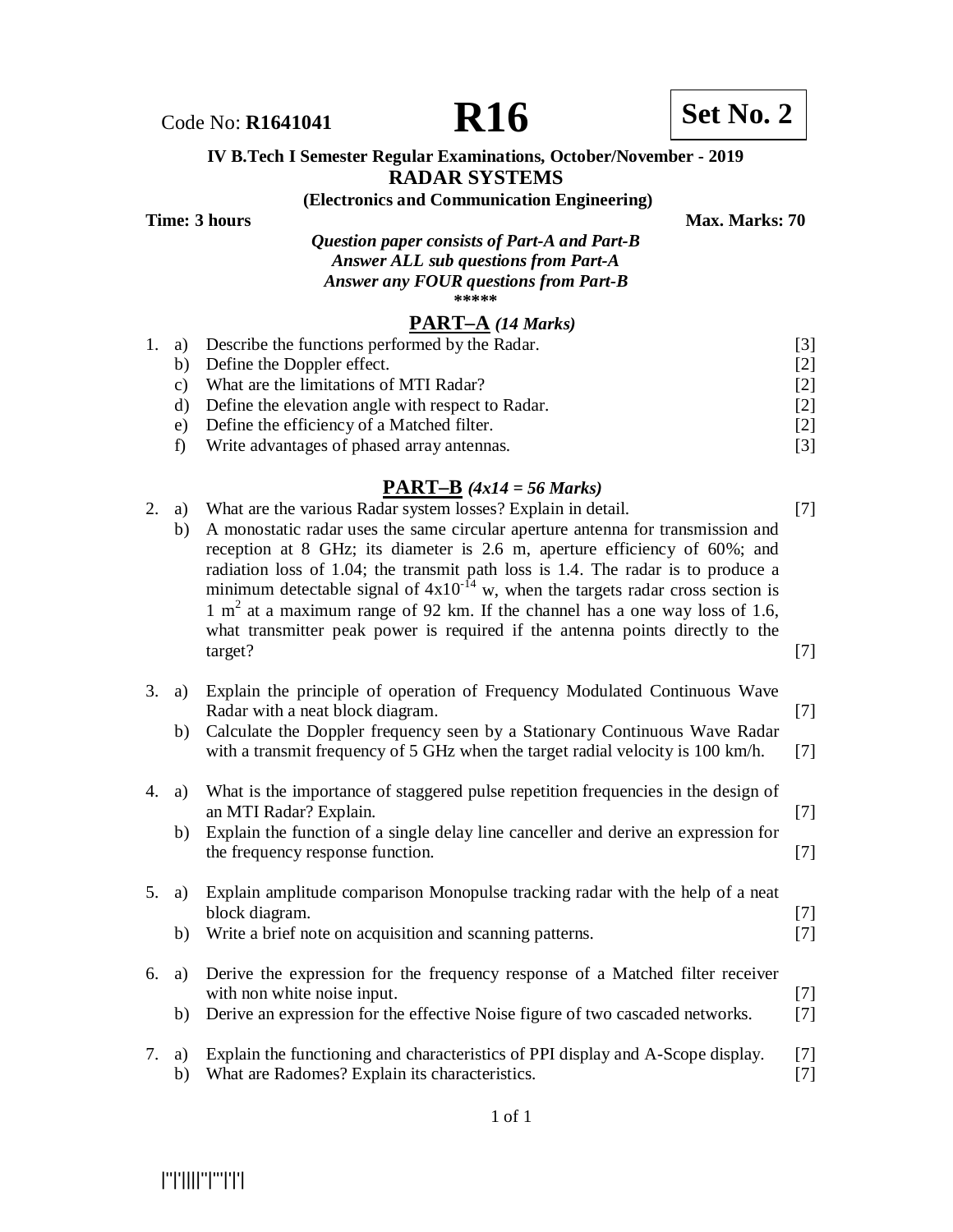



# **IV B.Tech I Semester Regular Examinations, October/November - 2019**

**RADAR SYSTEMS**

**(Electronics and Communication Engineering)**

**Time: 3 hours Max. Marks: 70** 

*Question paper consists of Part-A and Part-B Answer ALL sub questions from Part-A Answer any FOUR questions from Part-B* **\*\*\*\*\***

### **PART–A** *(14 Marks)*

| 1. | a)<br>b)<br>$\mathbf{c})$<br>$\rm d)$<br>e)<br>f) | Write the applications of Radar.<br>What are the limitations of CW Radar?<br>Define Blind Speed and write the expression for it.<br>What are the functions of AGC in tracking Radar?<br>Define noise figure and describe the relation between noise figure and noise<br>temperature.<br>Define beam width of an antenna and write the expression for it.                                                                                                                                                                                               | $[2]$<br>$[2]$<br>$[3]$<br>$[2]$<br>$[3]$<br>$[2]$ |
|----|---------------------------------------------------|--------------------------------------------------------------------------------------------------------------------------------------------------------------------------------------------------------------------------------------------------------------------------------------------------------------------------------------------------------------------------------------------------------------------------------------------------------------------------------------------------------------------------------------------------------|----------------------------------------------------|
| 2. | a)<br>b)                                          | $\overline{PART-B}$ (4x14 = 56 Marks)<br>What is probability of false alarm? Derive the expression for it.<br>In a Radar receiver the mean noise voltage is 80 mV and the IF bandwidth is<br>1 MHz. If the tolerable false alarm time is 25 minutes, calculate the threshold<br>voltage level and the probability of false alarm.                                                                                                                                                                                                                      | $[7]$<br>$[7]$                                     |
| 3. | a)<br>b)                                          | Explain the principle of operation of Continuous Wave Radar with non-zero IF<br>receiver.<br>List down and explain the applications of CW and FM-CW Radar.                                                                                                                                                                                                                                                                                                                                                                                             | $[7]$<br>$[7]$                                     |
| 4. | a)<br>b)                                          | Explain the operation of an MTI Radar with power amplifier transmitter.<br>A S-band air surveillance Radar operating at 3.1 GHz utilizes a staggered<br>waveform with four different PRFs, which are 1222, 1031, 1138 and 1000 Hz.<br>(i) What is the 1 <sup>st</sup> blind speed if a constant PRF is used which has a PRT is equal<br>to average of four periods of the staggered waveform?<br>(ii) What is the first blind speed of the staggered PRF waveform? (Note that $n_i$<br>for these four frequencies are 27, 32, 29 and 33 respectively). | $[7]$<br>$[7]$                                     |
| 5. | a)<br>b)                                          | Explain the basic principle of a sequential lobing tracking Radar with neat<br>diagrams.<br>What are the factors need to be considered for optimum squint angle? Explain.                                                                                                                                                                                                                                                                                                                                                                              | $[7]$<br>$[7]$                                     |
| 6. | a)<br>b)                                          | Derive the frequency response function of the matched filter.<br>Explain about the efficiency of non-matched filters.                                                                                                                                                                                                                                                                                                                                                                                                                                  | $[7]$<br>$[7]$                                     |
| 7. | a)<br>b)                                          | What is a Duplexer and explain the principle of operation of typical Duplexer<br>with a schematic diagram.<br>How the beam width of a Phased array antenna varies with the steering angle?<br>Explain.                                                                                                                                                                                                                                                                                                                                                 | $[7]$<br>$[7]$                                     |